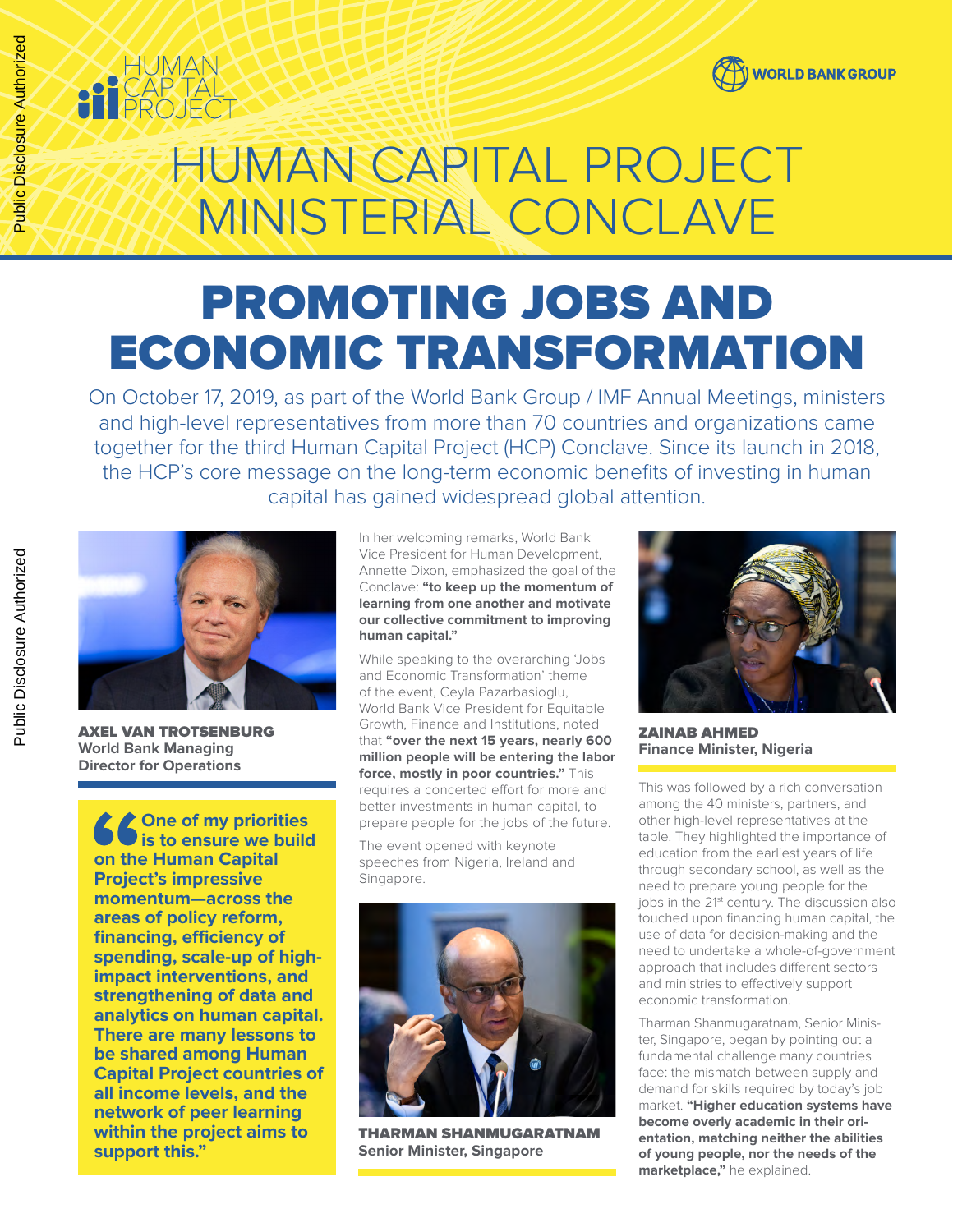To address this mismatch, Singapore is working with market intermediaries and training providers to advise institutions, students and employees.

Similarly, Nigeria's education sector is working with industry associations to create a skills-development system that is responsive to labor market demands and to rapidly changing technology.

As Zainab Ahmed, Finance Minister, Nigeria, explained, **"young people are the country's greatest asset, and so current reform efforts are aimed squarely at the youth demographic."**

There was general agreement that government policy must strengthen education systems to work with the labor market. Reflecting on Ireland's journey from a poor, largely agrarian economy in the mid-20th century to the dynamic economy of the present, Paschal Donohoe, Minister of Finance, Ireland, noted that **"it was the introduction of free second-level education in 1967 that might be considered our starting point. This decision and the subsequent expansion of higher education opportunities underpinned the significant increase in Irish productivity, employment, workforce participation, and export orientation to growth that began in the mid-1990s."**



PASCHAL DONOHOE **Minister of Finance, Ireland**



AÏCHATOU KANÉ **Minister of Planning, Niger**



BENIGNO LOPEZ **Minister of Finance, Paraguay**





economic success to a long-term whole-of-government approach. He linked growth seen in the 1990's back to education decisions from the late 1960's—these investments in human capital over time created a virtuous cycle of more and better investments in health, social protection, and other pivotal areas.

## **EXCHANGING EFFECTIVE APPROACHES**

Another way countries are equipping their young people with skills relevant to the needs of the labor market is through a focus on vocational training. Underscoring this point, Shaikh Salman bin Khalifa Al Khalifa, Minister of Finance & National Economy, Bahrain, noted that 96 percent of Bahrain Polytechnic graduates left with jobs in hand whereas this wasn't the case at most at the country's traditional learning institutions, including the national university. Aïchatou Kané, Minister of Planning, Niger, explained that her government plans to raise vocational training in Niger to 40 percent of the total education system in the coming years. **"We believe that it is through vocational training that we can unleash better opportunities for young people,"** she said.

Entrepreneurial development programs are another tool that can foster employment among young people.



SHAIKH SALMAN BIN KHALIFA AL KHALIFA **Minister of Finance & National Economy, Bahrain**



MOHAMAD AL-ISSISS **Minister of Planning and International Cooperation, Jordan**



OKSANA MARKAROVA **Minister of Finance, Ukraine**



MANUEL NETO DA COSTA **Minister of Economy and Planning, Angola**



KOJO OPPONG-NKRUMAH **Minister for Information, Ghana**